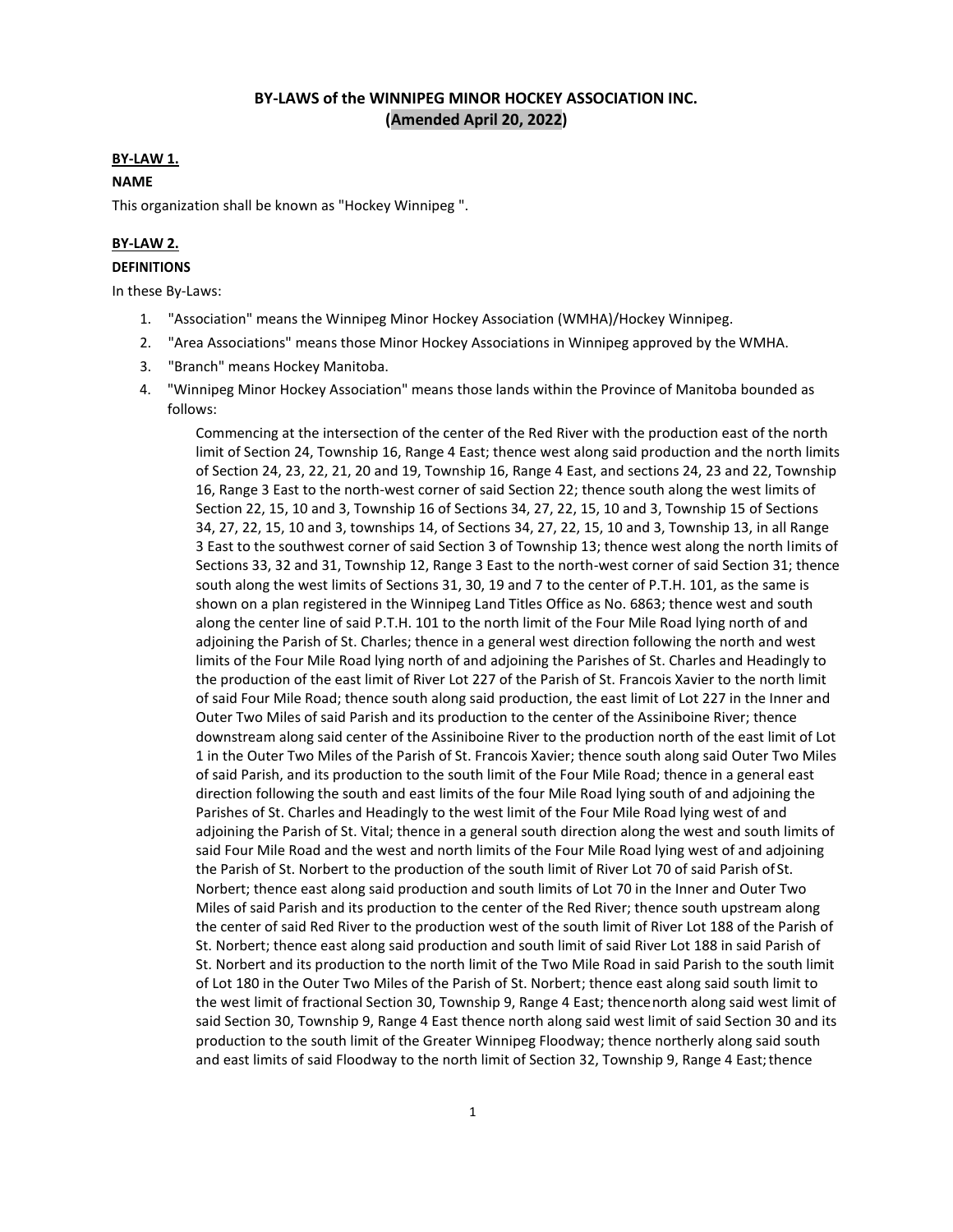east along the north limits of Section 32, 33, 34 and 35, Township 9, Range 4 East to the northeast corner of said Section 35; thence north along the east limits of Sections 2, 11, 14, 23, 26 and 35, Township 10, Sections 2, 11, 14, 23, 26 and 35, Township 11, Sections 2, 11 and fractional Section 14, Township 12, all of Range 4 East to the south limit of the Four Mile Road in Outer Two Miles of the Parish of St. Pauls; thence in a general north direction along the south and east limits of the Four Mile Road in the Outer Two Miles of the Parish of St. Pauls and St. Andrews to the north limit of fractional Section 33, Township 12, Range 5 East; thence east along the north limits of Sections 33, 34, 35 and 36, Township 12, Range 5 East, and Sections 31, 32 and 33, Township 12, Range 6 East to the northeast corner of said Section 33, of Township 12; thence north along the east limits of Sections 3, 10, 15, 22, 27 and 34, Township 13, Range 6 East to the north-west corner of said Section 34 of Township 13; thence east along the north limit of said section 34 to the north-east corner of said Section 34; thence north along the east limits of Sections 2, 11, 14, 23, 26 and 35, Township 14, Range 6, East to the north-west corner of said Section 35; thence east along the north limits of Sections 35, and 36, Township 14, Range 6 East to the north-east corner of said Section 36; thence north along the east limits of Sections 1, 12, 13 and 24, Township 15, Range 6 East to the north-east corner of said Section 24; thence east along the north limits of Sections 24, 23, 22, 21 20 and 19, Township 15, Range 6 East, and Sections 24, 23 and 22, Township 15, Range 5 East and its production to the center of the Red River; thence north along the center line of said Red River to the point of commencement.

- 5. "Minor Hockey" means hockey in all age groups up to and including U18.
- 6. "Special Funds" means such funds as raised by the Executive of the Association but does not include funds which are realized by assessment of members or grants from the Branch.
- 7. "Division" the name given to players born in a year including U18, U17, U15, U13, U11, U9 and U7.
- 8. "Category" the name given to the different levels of competition including AAA, AA, A1, A2, and A3.
- 9. "League" a number of teams from the same division of the same category that play a schedule of games against each other.

### **BY-LAW 3.**

### **OBJECTS**

The objects of the Association as set out in the Articles of Incorporation are restricted to the following:

- 1. To encourage and foster minor hockey in the Association;
- 2. To foster player skill development at all levels of hockey within the Association;
- 3. By agreement with the Branch, to operate minor hockey in the Association and to decide and adjust any and all matters that may be in dispute;
- 4. To establish leagues for teams in the various age groups within its jurisdiction to conduct competition and to decide the winners of the various groups who shall represent the Association in provincial playoff competition.
- 5. To foster fair and equitable competition.

### **BY-LAW 4.**

#### **COMPOSITION OF THE ASSOCIATION**

The Association shall consist of:

- 1. the Executive;
- 2. Area Associations with hockey zone boundaries approved at an Annual Meeting or a Special Meetingof the Association and listed as Schedule "A" to these By-Laws; and
- 3. Community Centres with hockey zone boundariesapproved at an Annual Meeting or a Special Meeting of the Association and listed as Schedule "A" to these By-Laws.

Schedule "A" appears in the Winnipeg Minor Hockey Rules and Regulations Handbook.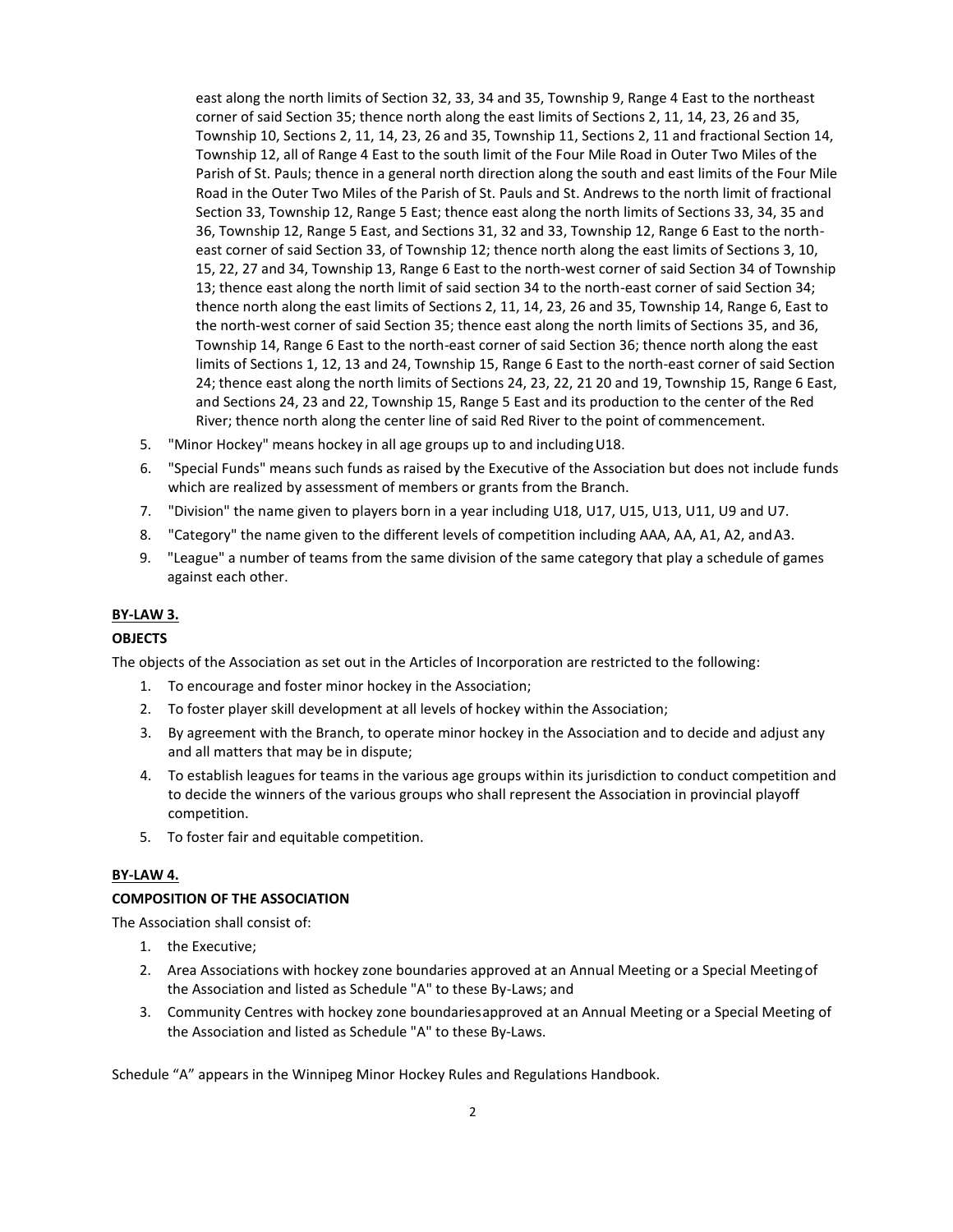### **BY-LAW 5.**

### **REPRESENTATION AND VOTING AT THE ANNUAL, SPECIAL AND EXECUTIVE MEETINGS**

- 1. All Annual, Special and Executive Meetings shall be governed by Robert's Rules of Order.
- 2. The Executive of the Association shall consist of the Executive Officers and the Executive Members of the Association as set forth in By-Law 6.
- 3. Each Executive Officer, except the President, and each Executive Member shall be entitled to vote at the Executive Meetings.
- 4. All members of the Association as set forth in By-Law 6 shall be entitled to attend all Executive Meetings, Annual Meeting or Special Meetings of the Association.
- 5. At the Annual Meeting or a Special Meeting, each Executive Officer, except the President, and each Executive Member as set forth in By-Law 6 shall be entitled to cast 1 vote. Each Executive Member shall be entitled to attend and cast 1 vote for each WMHA approved Community Centre within the area he or she represents, provided he or she presents the official proxy sent to the President of the Community Centre and signed by the Community Centre President. That Community Centre may elect or may appoint their own delegate, as set forth in By-law 21, and the delegate shall be entitled to cast one vote provided he or she presents the official proxy sent to the President of the Community Centre and signed by the Community Centre's President.
- 6. The President shall be entitled to cast the deciding vote in the event of a tied vote at the Executive Meetings, Annual Meeting or Special Meetings of the Association.

#### **BY-LAW 6.**

### **EXECUTIVE AND GENERAL MEMBERSHIP**

#### **Executive**

*Executive Officers* of the Association shall consist of the Officers next hereinafter enumerated:

- 1. President
- 2. Past President
- 3. Executive Vice-President Operations
- 4. Executive Vice-President Programs
- 5. Vice-President A (U7, U9 & U11)
- 6. Vice-President A (U13, U15 & U18)
- 7. Vice-President AAA
- 8. Vice-President AA
- 9. Vice-President Female
- 10. Vice-President Officials

*Executive Members* of the Association shall consist of each Area Association President, or a designate of the President of the Area Associations next hereinafter enumerated:

- 1. Assiniboine Park Hockey Association
- 2. Fort Garry North Hockey Association
- 3. Lord Selkirk Minor Hockey Association
- 4. River East Minor Hockey Association
- 5. St. Boniface Minor Hockey Association
- 6. St. James-Assiniboia Minor Hockey Association
- 7. St. Vital Minor Hockey Association
- 8. Seven Oaks Minor Hockey Association
- 9. South Winnipeg Hockey Association
- 10. Transcona Minor Hockey Association Inc.
- 11. General Council of Winnipeg Community Centres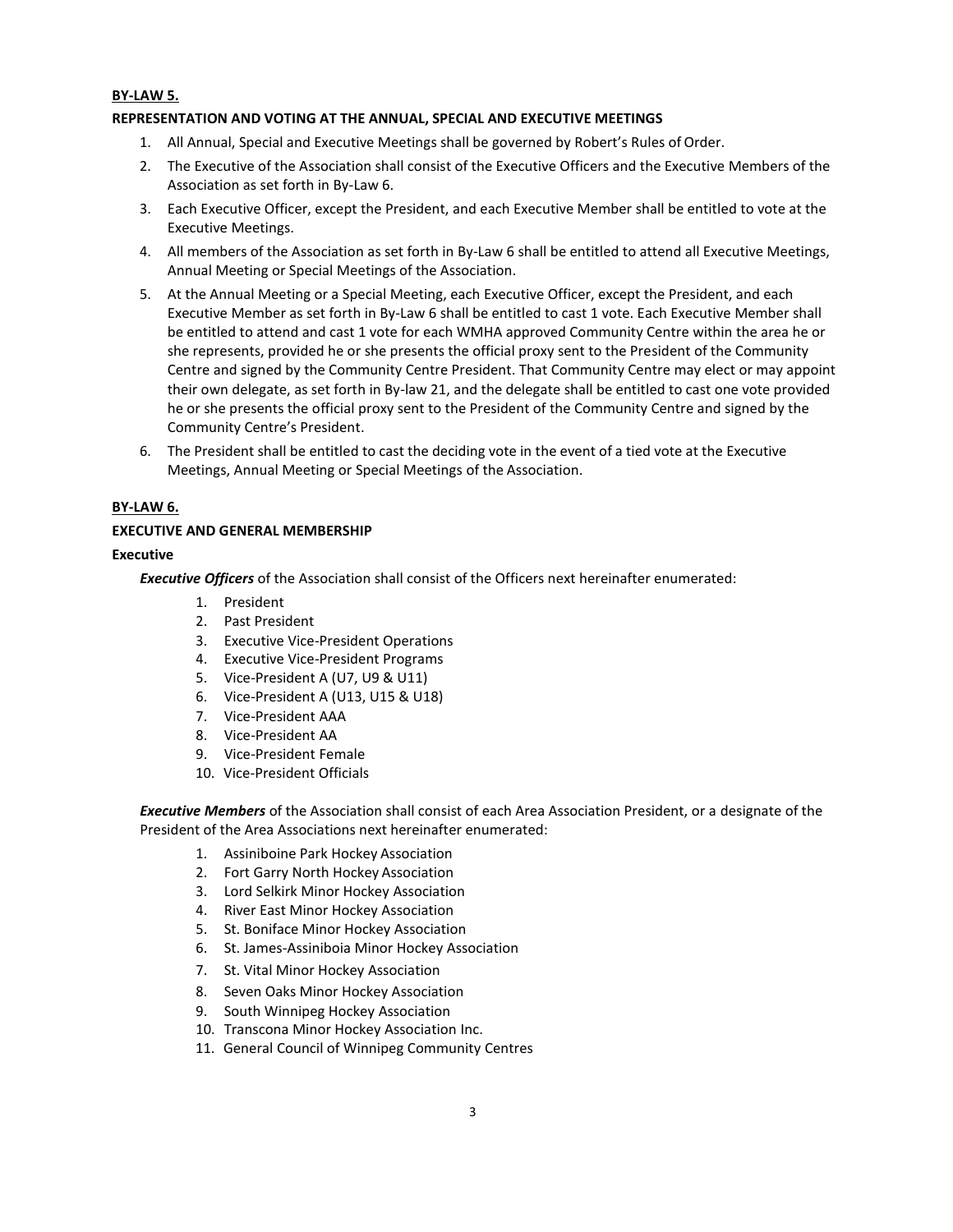### **General Membership**

The *Members* of the Association shall consist of the Executive Officers, Honorary Life Members, Executive Members and the Directors and others next hereinafter enumerated:

- 1. Executive Director
- 2. Registrar
- 3. Scheduling Director
- 4. Tournament Director
- 5. Publicity Director
- 6. Coaches Liaison Director
- 7. Officials Supervision Director
- 8. Referee-in-Chief
- 9. Officials Assignment Director(s)
- 10. Hockey Manitoba/Hockey Winnipeg Minor Hockey Director
- 11. U18 AAA MMHL Division Director
- 12. U17 AAA Division Director
- 13. U15 AAA Division Director
- 14. U18 AA Division Director
- 15. U15 AA Division Director
- 16. U13 AA Division Director
- 17. Female U18 AA/A; U15 AA/A Division Director
- 18. Female U13 AA/A; Female U11 A; Female U9A Division Director
- 19. U18 A (Direct Entry) Suspension Director
- 20. U15 A (Direct Entry) Suspension Director
- 21. U13 A (Direct Entry) Suspension Director
- 22. U9 A/U11 A Division Director

## **BY-LAW 7.**

## **CONSTITUTIONS**

All Area Associations, as defined by Winnipeg Minor Hockey Association By-Laws, shall submit their Constitutions, By-Laws and Policies to the Winnipeg Minor Hockey office by October  $1<sup>st</sup>$  of each year.

# **BY-LAW 8.**

### **ELECTION OF EXECUTIVE OFFICERS**

- 1. Except for the Past President, the Executive Officers shall be elected at the Annual Meeting of the Association.
- 2. A term length of two (2) years shall apply to all elected Executive Officer positions. Should an Executive Officer vacate their elected position, the appointed replacement shall occupy that role until the end of the current term.
- 3. In ODD years, the following positions will be scheduled for re-election: President, VP Programs, VP AA and VP A (U7, U9 & U11).

In EVEN years, the following positions will be scheduled for re-election: VP Operations, VP AAA, VP Female, VP A (U13, U15 & U18), VP Officials.

- 4. The Executive Officers shall reside within the boundaries of the Association.
- 5. The Directors, Executive Director, Registrar and Referee-in-Chief shall be appointed by the Executive Officers.
- 6. Any office not filled by election at the Annual Meeting and any vacancy occurring in any such office shall be filled by appointment by the Executive.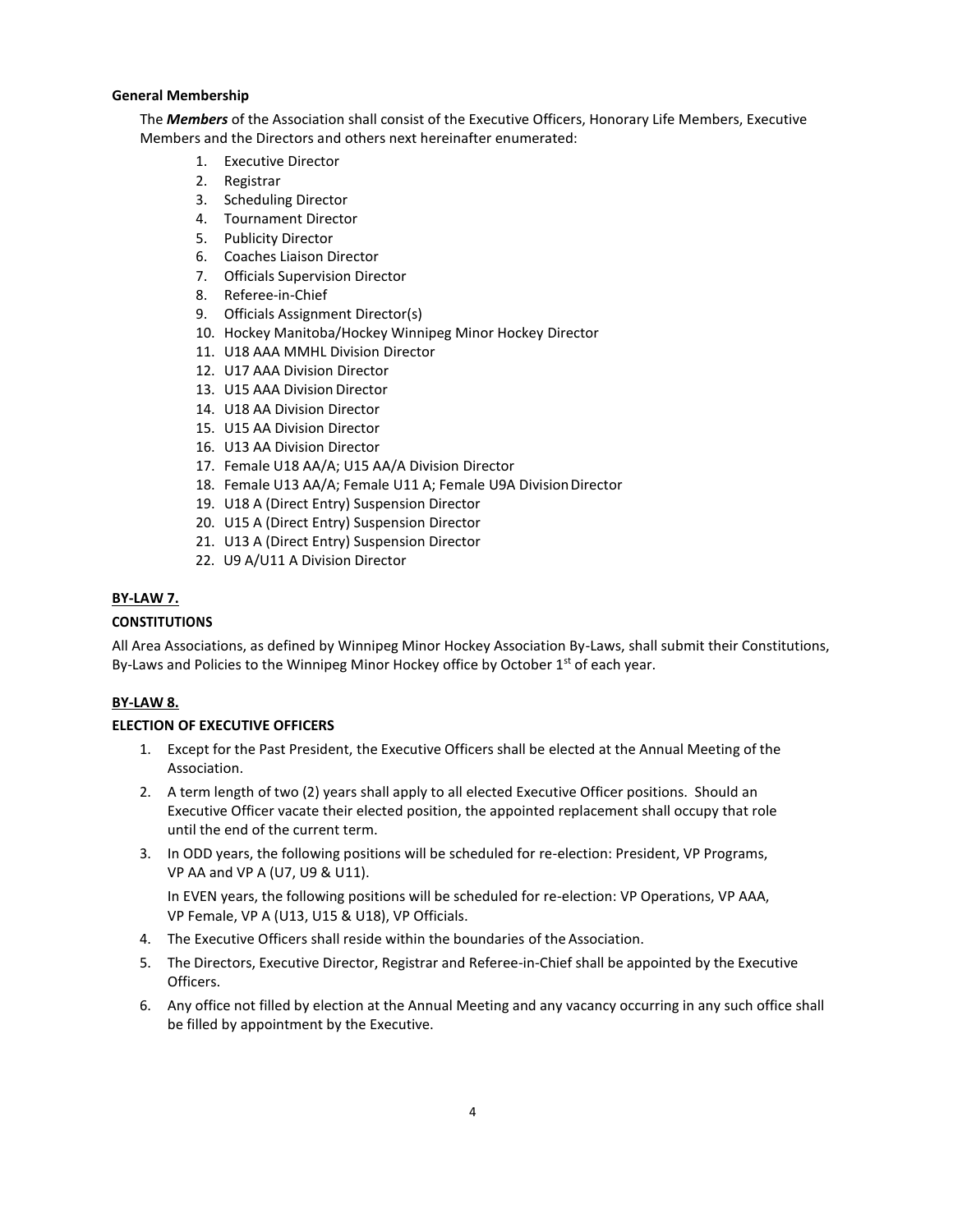### **BY-LAW 9.**

#### **POWERS AND DUTIES OF THE EXECUTIVE OFFICERS**

### **President**

The President, within the jurisdiction of the Association, shall have all the powers of the President of the Branch, and without limiting the generality of the foregoing, shall have the power:

- a) To sign as a signing officer for the Association;
- b) To preside at all meetings;
- c) To exercise the powers of the Executive in case of an emergency;
- d) To sit on all committees as an ex-officio non-voting member;
- e) To vote at Executive Meetings, Annual Meetings or Special Meetings only in the event of a tied vote; and
- f) To suspend (in consultation with any two members of the Executive) teams, team officials, players, parents or spectators, *on/off ice officials* and shall report the suspension to the next Executive meeting
- g) To administer the provisions of the Respectful Hockey Policy and Procedure required to be administered by the President.

#### **Executive Vice-President Operations**

The Executive Vice-President Operations shall:

- a) In the absence of the President or in the event of the President's inability to act, have and exercise all the powers of the President;
- b) Chair meetings of any appeals;
- c) Chair meetings of all Suspension Hearings; and
- d) On behalf of the Association, coordinate, formulate and assist the Executive Director, Registrar, Tournament Director and Team Officials Conduct Director in the discharge of their duties.
- e) In conjunction with the Executive Director, provide financial budget and reports for the Association.
- f) Sign as a signing officer for the Association.
- g) Ensure that the Executive Director receive all monies payable to the Association and keep sameon deposit in a chartered bank as directed by the Executive.
- h) Ensure that the Executive Director receive and record all accounts payable by the Association and with the approval of the Executive pay all such accounts.
- i) Ensure the Executive Director make payment in all cases, by cheque, the signing officers for each cheque being in all cases a combination of any 2 of the following: President, Executive Vice-President Operations or Executive Director.
- j) Ensure the Executive Director keep proper books of accounts and make them available to any Executive Officer or Executive Member at any time on request.
- k) Have all accounts audited once each year, not later than the  $31<sub>st</sub>$  day of December following the year end Annual Meeting, in order that this audit is presented at the following Annual Meeting.
- l) Have the Executive Director prepare and review an annual operating budget for the Association program.
- m) Have the Executive Director prepare for Executive approval an annual team registration fees for all teams under the jurisdiction of the Association.
- n) Ensure the Executive Director approve all expenses for game officials handling games under the direction of the Association, and
- o) Review and present budgets and monthly financial reports for all WMHA programs including AAA, AA and All Star Days and any special events.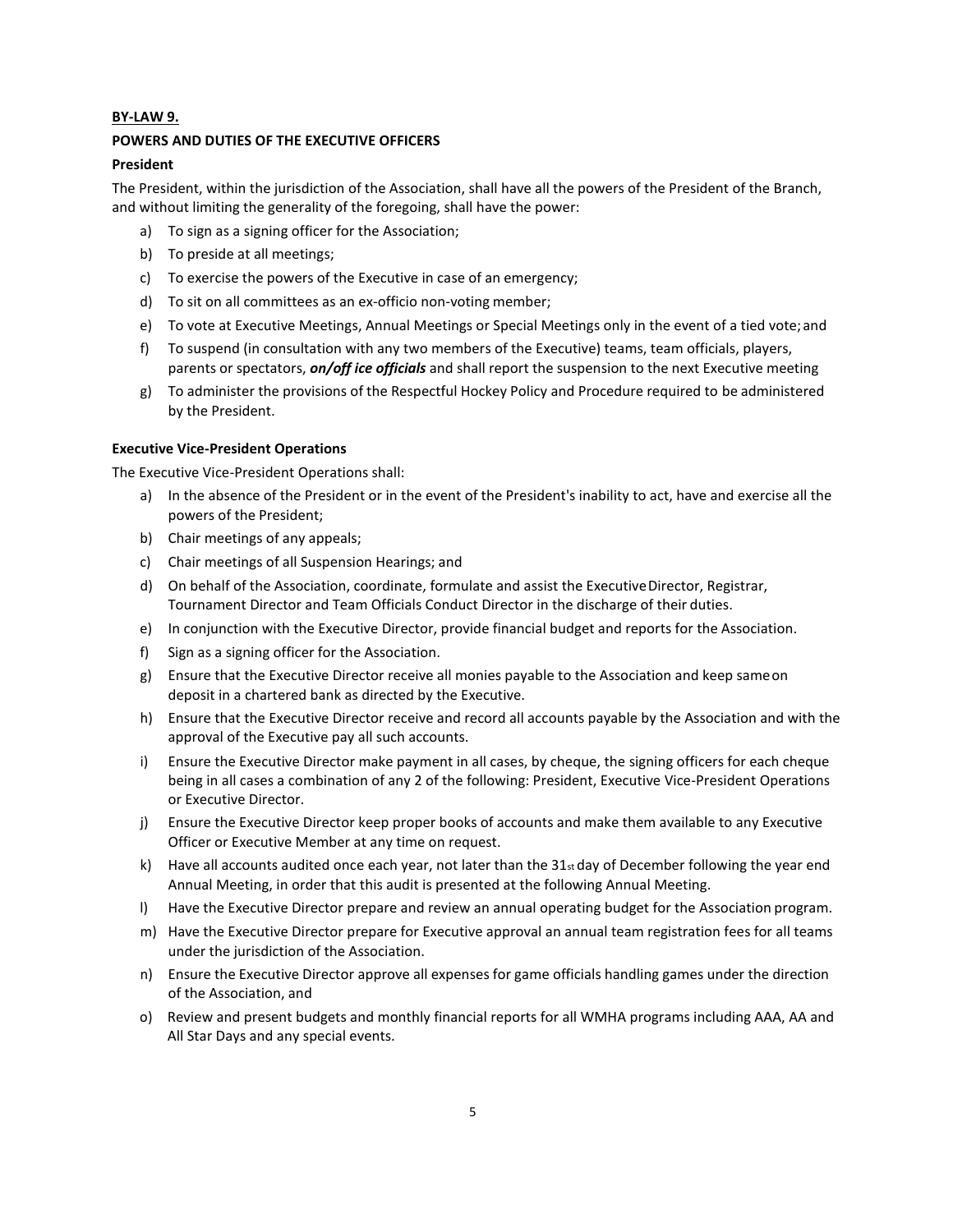### **Executive Vice-President Programs**

The Executive Vice-President Programs shall:

- a) In the absence of both the President and Executive Vice-President Operations, or in the event of their inability to act, have and exercise all the powers of the President;
- b) Be an ex-officio non-voting member of all Councils within WMHA;
- c) On behalf of the Association co-ordinate, formulate and assist the Vice-President AAA; Vice-President AA; Vice-President A (U7, U9 & U11); Vice-President A (U13, U15, & U18) and Vice-President Female; and
- d) On behalf of the Association, coordinate any special projects.

### **Vice-President A (U7, U9 & U11**)

The Vice-President A (U7, U9 & U11) shall:

- a) Direct, formulate and coordinate the administrative functions of A (U7, U9 & U11) at the Area Association level; and
- b) Hold meetings each season to establish a liaison with the Area Association Presidents or their designates.

### **Vice-President A (U13, U15 & U18**)

The Vice-President A (U13, U15 & U18) shall:

- a) Direct, formulate and coordinate the administrative functions of A (U13, U15 & U18) Direct Entry hockey, and
- b) On behalf of the Association appoint, in consultation with the Executive Officers, three Suspension Directors to carry out the duties of applying the rules of suspension, assisting where necessary.

### **Vice-President AAA**

The Vice-President AAA shall:

- a) Direct, formulate and coordinate the administrative functions of AAA hockey;
- b) On behalf of the Association, formulate, coordinate and assist the AAA Division Directors in the discharge of their duties; and
- c) Provide a monthly financial report to the Executive of WMHA.

# **Vice-President AA**

The Vice-President AA shall:

- a) Direct, formulate and coordinate the administrative functions of AA hockey; and
- b) On behalf of the Association, formulate, coordinate and assist the AA Division Directors in the discharge of their duties.

### **Vice-President Female**

The Vice-President Female shall:

- a) Direct, formulate and coordinate the administrative functions of Female Hockey, and
- b) On behalf of the Association, in consultation with the Executive Officers, appoint the Suspension Director(s) to carry out the duties of applying the rules of suspension, assisting where necessary.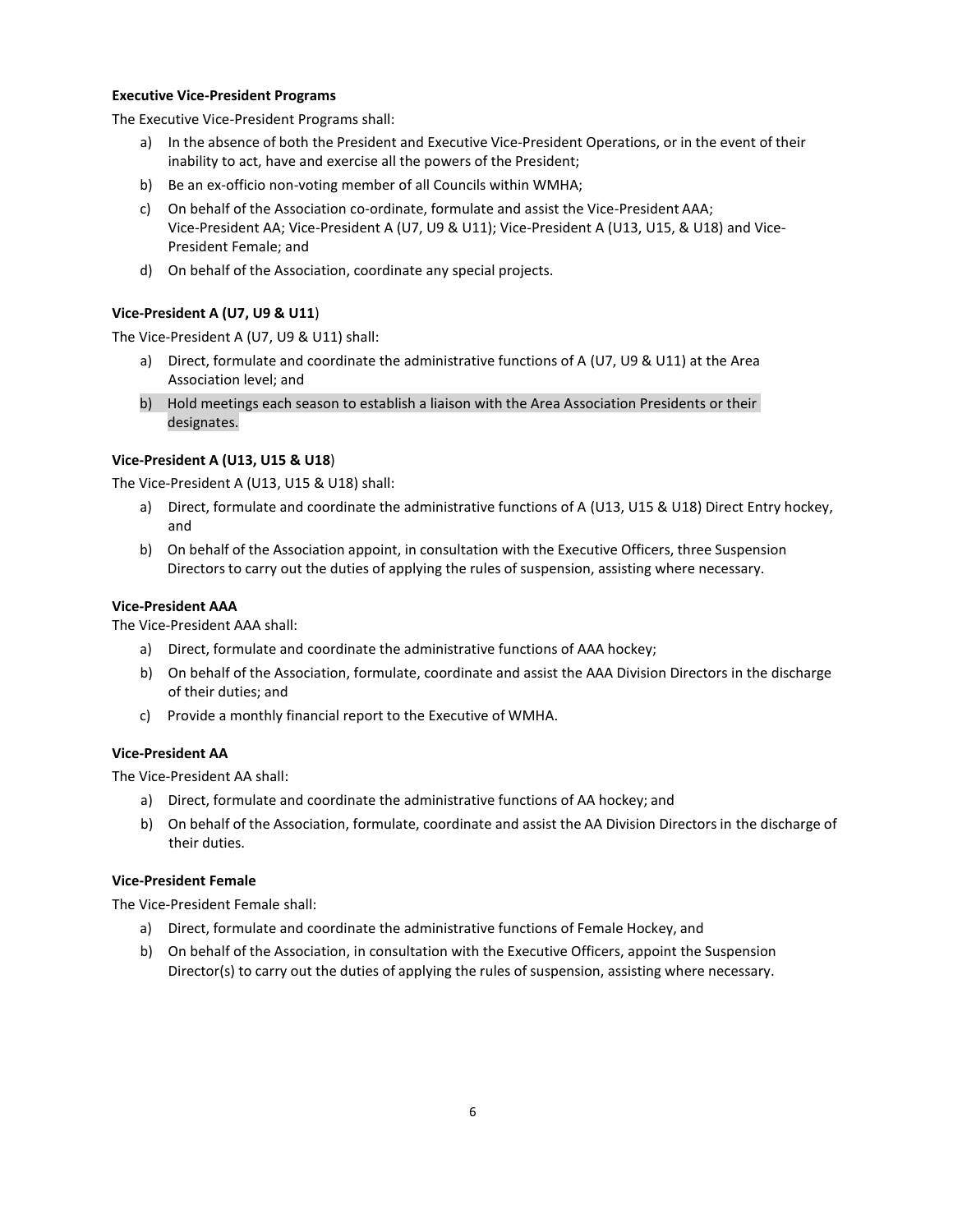### **Vice-President Officials**

The Vice-President Officials shall:

- a) Have and exercise all the powers of the President in respect to the administrative duties of the Referee-in-Chief, Officials Conduct Director and Officials Assignment Director; and
- b) Suspend any game officials.

# **BY-LAW 10.**

# **PERMISSIONS AND EXCLUSIONS**

- 1. An Executive Officer of the WMHA shall be excluded from being actively involved with any tier council, team or association in the WMHA, unless defined in the WMHA By-Laws, or with the permission ofthe Executive.
- 2. Executive Officers of the Association shall be excluded from officiating in the WMHA except with permission of the Executive.

## **BY-LAW 11.**

# **ATTENDANCE**

Executive Officers and Members missing 3 consecutive meetings or 4 out of 5 meetings shall be asked to resign their office unless excused by the President.

## **BY-LAW 12.**

## **AAA COUNCIL**

- 1. There shall be a AAA Council, chaired by the Vice-President AAA, the membership of which shall consist of persons appointed by the Vice-President AAA. All positions shall be approved by the Officers of the Association.
- 2. The AAA Council shall have such powers and duties respecting AAA hockey as may from time to time be delegated or assigned to it by the Executive.

### **BY-LAW 13.**

# **AA COUNCIL**

- 1. There shall be a AA Council, chaired by the Vice-President AA, the membership of which shall consist of an equal number of persons appointed by each association or organization responsible for AA in the area prescribed in By-Law 2, sub clause 4.
- 2. The AA Council shall have such powers and duties respecting AA hockey as may from time to timebe delegated or assigned to it by the Executive.

# **BY-LAW 14.**

# **AA/AAA COUNCIL**

- 1. At the annual discretion of the Executive, there shall be a AA/AAA Council, co-chaired by the Vice-President AA and the Vice-President AAA, the membership of which shall consist of persons appointed by the co-chairs as well as one representative as appointed by each Area Association.
- 2. The AA/AAA Council shall have such powers and duties respecting AA/AAA hockey as may from time to time be delegated or assigned to it by the Executive.

# **BY-LAW 15.**

# **A COUNCIL**

1. There shall be an A Council for U7, U9 and U11 chaired by the Vice-President A (U7, U9 & U11). The membership of this Council shall consist of an equal number of persons appointed by each Area Association responsible for A hockey in the area prescribed in By-Law 2, sub clause 4.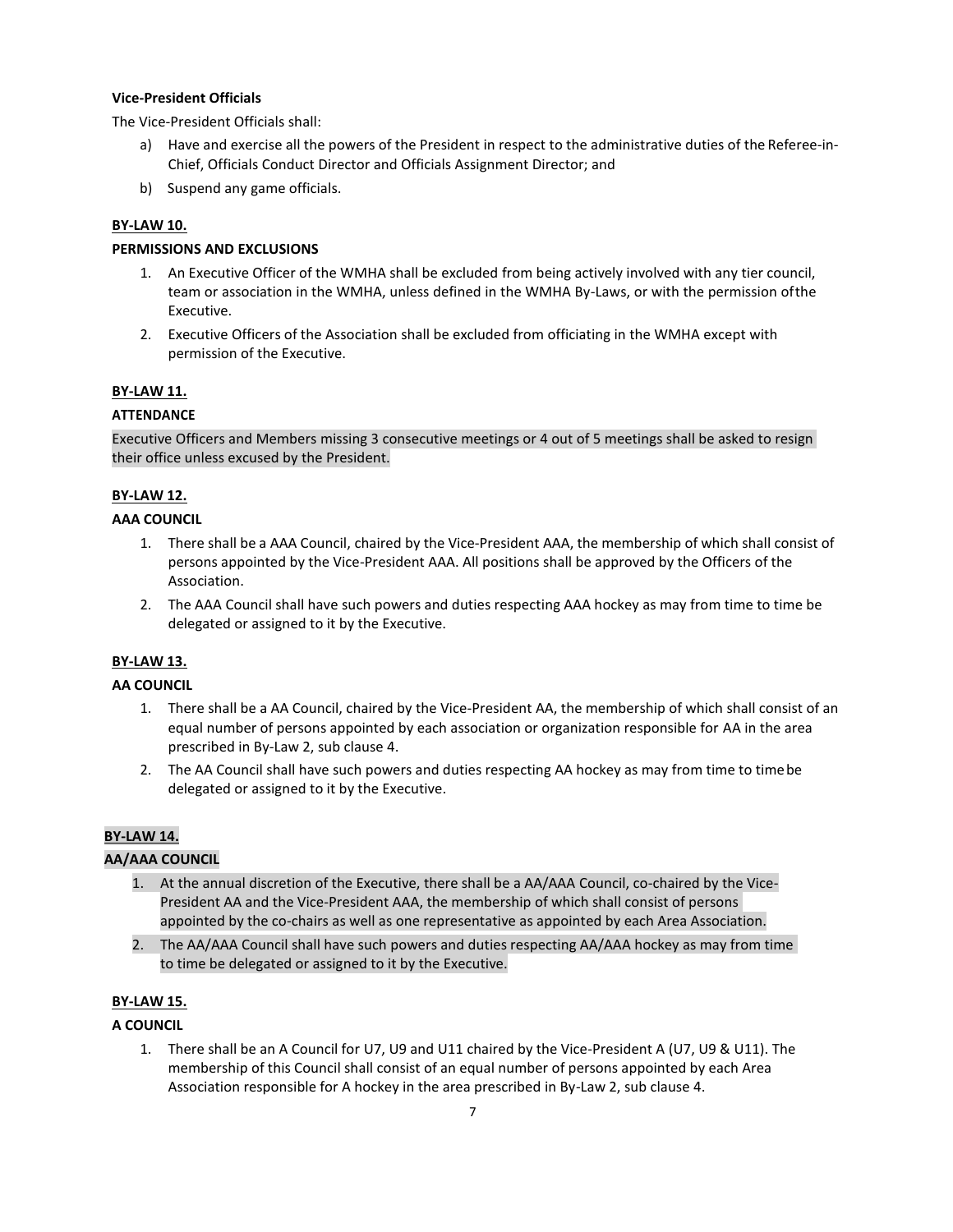- 2. There shall be an A Council for U13, U15, and U18 chaired by the Vice President A (U13, U15 & U18). The membership of this Council shall consist of an equal number of persons appointed by each Area Association responsible for A hockey in the area prescribed in By-Law 2, sub clause 4.
- 3. The A Councils shall have such powers and duties respecting A hockey as may from time to time be delegated or assigned to it by the Executive. Variations to Rules and Regulations voted and passed by these Councils must be presented by the Vice President of the Council to the Executive for final approval.
- 4. The only members of A Councils allowed to vote on issues are the equal number of persons appointed by each Area Association.

# **BY-LAW 16.**

### **FEMALE COUNCIL**

- 1. There shall be a Female Council chaired by the Vice-President Female, the membership of which shall consist of the Female Hockey Division Directors and an equal number of persons appointed by each Area Association responsible for Female in the area prescribed in By-Law 2, clause 4.
- 2. The Female Council shall have such powers and duties respecting Female hockey as may from time to time be delegated or assigned to it by the Executive.

### **BY-LAW 17.**

## **POWERS AND DUTIES OF THE EXECUTIVE**

The Executive shall have the power to administer all the affairs of the Association, to conduct its business and to authorize all expenditures and without limiting the generality of the foregoing shall have the powers:

- a) To fill any vacancies that may happen;
- b) To establish hockey zone boundaries;
- c) To conduct competitions;
- d) To register all teams and players;
- e) To hear and rule on appeals;
- f) To suspend any team, player, team official or game official for violation of any of the provisions in the Rules and Regulations or Special Rules and the lifting of any such suspension to any team, player, team official or game official;
- g) To suspend any Executive Officer in accordance with the Constitution of Hockey Manitoba with a 2/3 majority of the votes cast;
- h) To determine all questions arising from situations which are not otherwise specifically provided for;
- i) To appoint committees as may be required to carry on the business of the Association;
- j) To prescribe, consistent with these By-Laws the powers and duties of all persons set forth in By-Law6;
- k) To exercise in minor hockey in the area prescribed in By-Law 2, sub clause 4, all the powers and dutiesof the Branch Executive;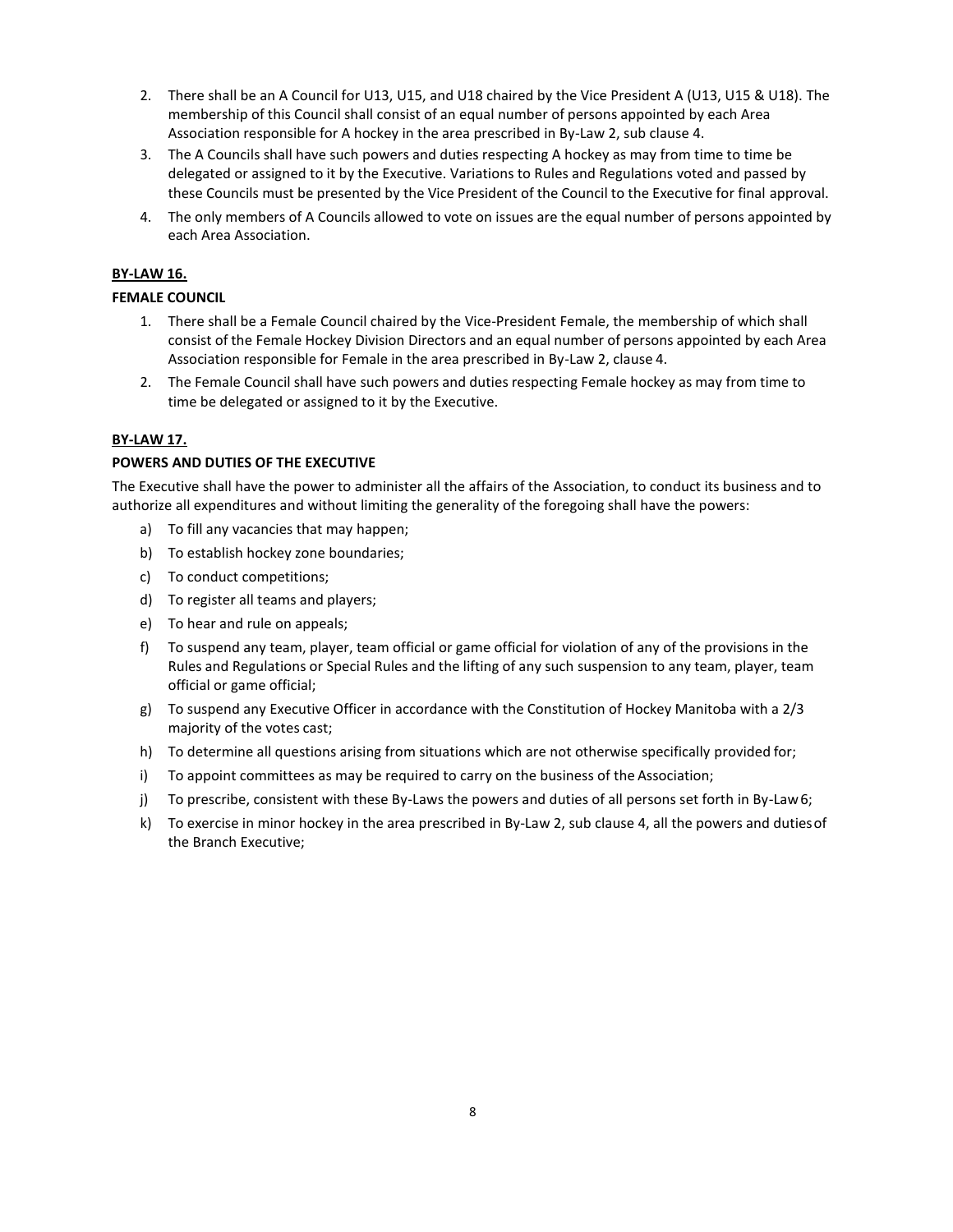- l) To accept or reject entries from any minor hockey authority under the jurisdiction of the WMHA;
- m) To pass all Rules and Regulations as required for the administration of the Association; and
- n) To develop policies and practices for the management and operations of Hockey Winnipeg (WMHA).

## **BY-LAW 18.**

# **DUES**

- 1. Each team entered in competition in the Association shall pay an annual fee to the Association, and said fee shall be set by the Executive each year on or before the 1st day of October of the current playing season.
- 2. The said fee shall be payable at the time that the teams register for competition and shall be in addition to any other dues or fees payable to the Branch.

## **BY-LAWS 19.**

## **MEETINGS**

- 1. The Annual Meeting of the Association shall be held at the call of the President between the  $15<sup>th</sup>$  day of April and the 1st day of June of each year.
- 2. Special Meetings of the Association may be held at the call of the President and the President shall call such meetings on request of a majority of the Executive.
- 3. There shall be an Executive Meeting at the call of the President at least once, in every month, during the playing season.
- 4. Notice of the Annual Meeting or any Special Meeting shall be given in writing to all members of the Association and to the Presidents of all Community Centres listed in Schedule "A" to these By-Laws not later than 14 days prior to the holding thereof. Proxy forms shall accompany the notice of the meeting sent to the Community Centre Presidents. The President of the Community Centre may elect to send another Community Centre official in his/her place or proxy the Community Centre's vote to the President of the Area Association the Community Centre resides in. Notice of meetings and Proxy forms will be distributed via the Area Associations for delivery to the Community Centre Presidents. In the case of the St. John's Ravenscourt School, notice shall be provided to the Headmaster of the School via the Area Association.

Schedule "A" appears in the Winnipeg Minor Hockey Rules and Regulations Handbook.

### **BY-LAW 20.**

### **ORDER OF BUSINESS**

The following order of business shall be observed at the Annual Meeting of the Association:

- a) Presentation of delegates' credentials
- b) Roll call of delegates
- c) Reading of minutes
- d) Business arising out of minutes
- e) President's address
- f) Financial report
- g) Reports on committees
- h) Resolutions, general or new business
- i) Elections
- j) Adjournment